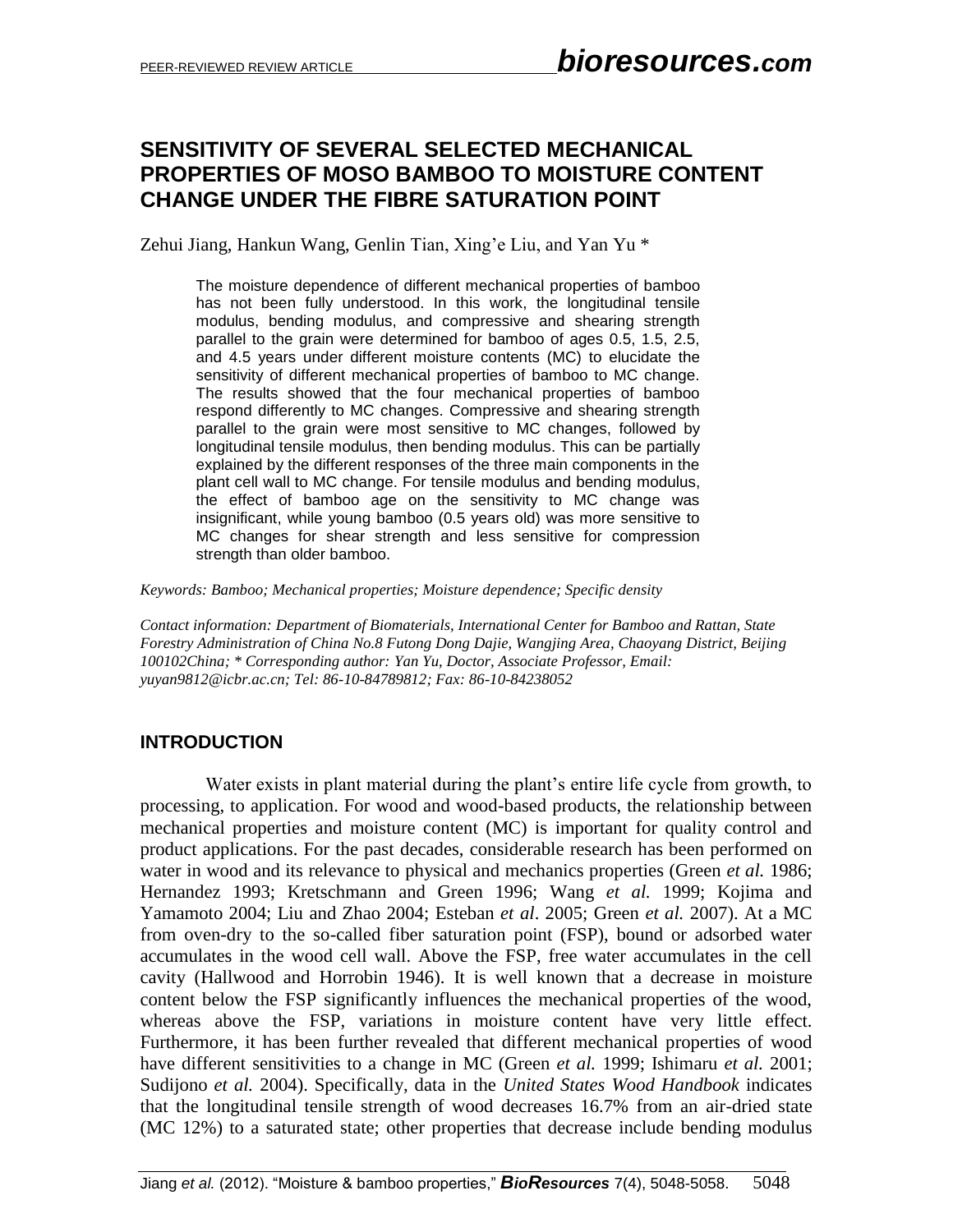(23.7%), shearing strength parallel to the grain (30.0%), and compressive strength parallel to the grain (42.5%).

Bamboo is one of the most important non-wood forest resources in the world, growing faster than almost all other tree species on earth. As a plant material, bamboo is also hygroscopic, meaning that it gains or loses water to equilibrate with its environment (Hui and Yang 1998; Anwar *et al*. 2005; Hamdan *et al*. 2007). Although the effect of MC on the mechanical properties of bamboo might be similar to wood in general (Zhou 1998), the specific relationship might be somewhat different, since significant differences in chemical composition and microstructure exist between bamboo and wood. Knowledge of the bamboo-water relationship is necessary because it influences physical and mechanics properties. These properties decrease as bamboo adsorbs moisture in the hygroscopic range (Janssen 1981). This study is part of a program aimed to better understand the effect of MC on the mechanical properties of bamboo. In this research, the effect of MC (from oven-dry to FSP) on four selected mechanical properties (namely longitudinal tensile modulus, bending modulus of elasticity, shear strength parallel to the grain, and longitudinal compression strength) of bamboo, ages 0.5, 1.5, 2.5, and 4.5 years was investigated in order to reveal the different sensitivities of the various aged bamboo to changes in MC on the selected mechanical properties.

#### **MATERIALS AND METHODS**

#### **Sample Preparation**

Moso bamboo plants (*Phyllostachys pubescens* Mazei ex H. de Lebaie) of ages 0.5, 1.5, 2.5, and 4.5 years were collected from a bamboo plantation located in Zhejiang Province, China. Thirty two bamboo culms were cut down in total with eight culms for each age. All the samples for mechanical testing were cut from 15 to 25 internodes and prepared according to a Chinese national standard for bamboo (GB/T 15780-1995). The specific dimensions of the samples were as follows: 20  $(L)\times 20$   $(T)\times t$  (thickness of bamboo culm wall) for compression strength parallel to the grain; 160 (L) $\times$ 10 (T) $\times$ t (thickness of culm wall) for three point bending modulus. The specific shape and size of the samples for longitudinal tensile modulus and shear strength parallel to the grain are shown in Fig. 1. All the samples were air-dried in the lab environment for more than six months before moisture conditioning.



**Fig. 1.** The specific shape and size of the two kinds of samples: Longitudinal tensile (Left) and shear strength parallel to grain (Right)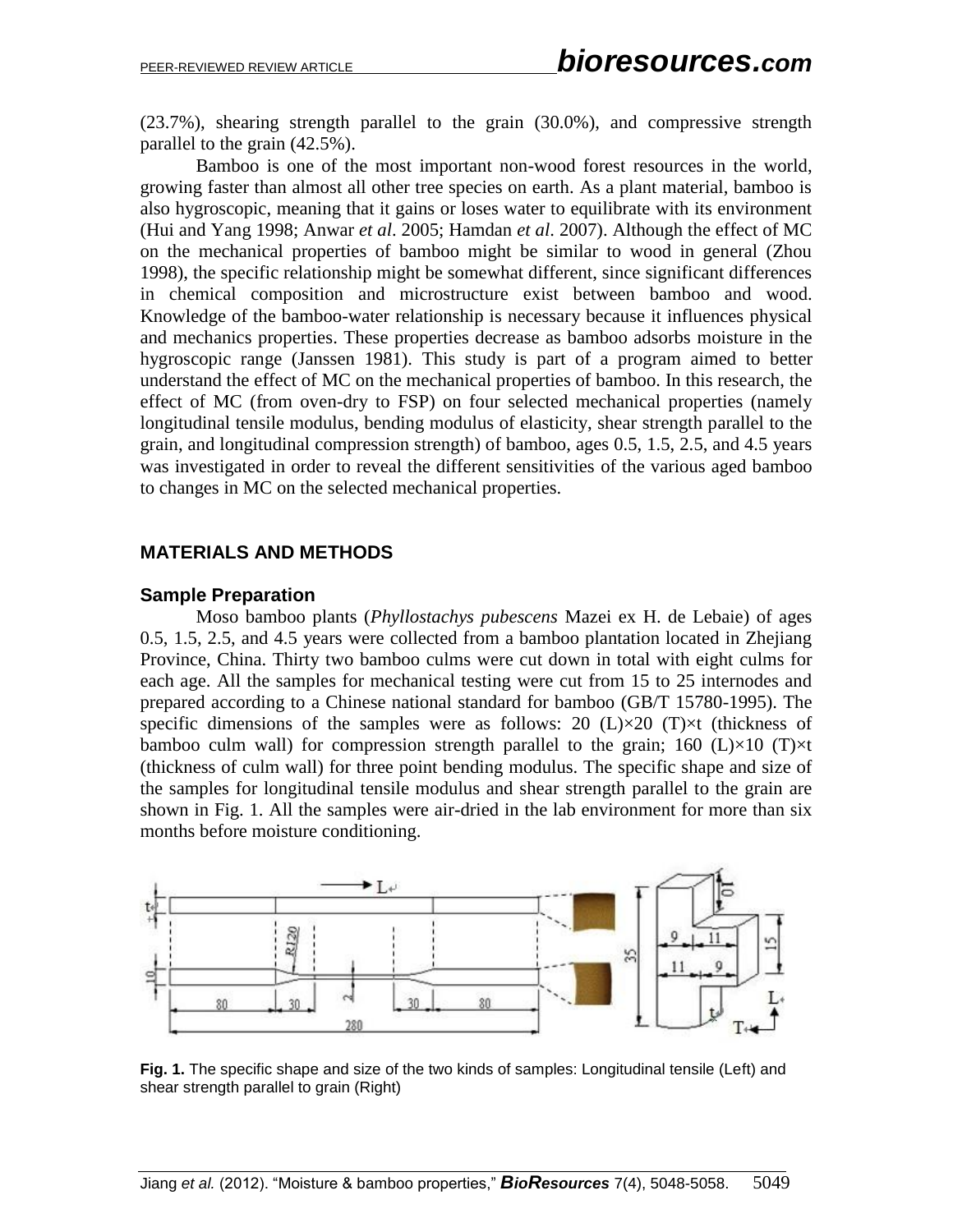## **Moisture Conditioning**

All the air-dried mechanical samples were randomly divided into nine groups for moisture conditioning. Each of the four groups (one group for each age group) contained 20 samples for compressive strength, 16 samples for longitudinal tensile modulus, 16 samples for bending modulus, and 12 samples for shear strength. The samples with a MC less than the FSP were conditioned in desiccators containing the different aqueous saturated sale solutions listed in Table 1.

**Table 1.** Relative Humidity (RH) Levels in the Experiments and the Corresponding Equilibrium Moisture Contents (EMC)

| NO. | RH, Average (%) | EMC, Average (%) | <b>Chemicals for Conditioning</b> |
|-----|-----------------|------------------|-----------------------------------|
| A   | 2.9             | 0.5              | Silica Gel                        |
| в   | 12.5            | 4.7              | LiCl                              |
| C   | 37.1            | 5.5              | MgCl <sub>2</sub>                 |
|     | 53.9            | 7.1              | K <sub>2</sub> CO <sub>3</sub>    |
| F   | 68.7            | 11.8             | NaBr                              |
| F   | 74.1            | 12.5             | <b>NaCl</b>                       |
| G   | 88.9            | 16.3             | KCI                               |
| н   | 100             | 30.5             | Watersoaking                      |
|     | 100             | 50.9             | Watersoaking                      |

The desiccators were put in the lab with a constant temperature of 20  $\degree$ C for at least one month. Relative humidity (RH) in the desiccators was measured with a hygrothermograph (TESTO 608-H1) placed in the containers. The actual EMC of each sample was measured by weighing after conditioning. The EMC above FSP were achieved by water soaking.

#### **Measurement of Mechanical Properties**

Mechanical testing was conducted according to a Chinese National Standard for bamboo (GB/T 15780-1995). A universal mechanical tester (5582, Instron Co. USA) was used for both three point bending and tensile testing. The span for the bending test was 120 mm, and the loading speed was 4 mm/min. A noncontact video extensometer was used for measuring tensile strain during tensile testing. The tensile speed was set at 1.5 mm/min. Compressive strength parallel to the grain and shear strength parallel to the grain were tested by another mechanical tester (WDW-E100D, JINANSHIJIN Co. China) because the 5582 mechanical tester was not equipped with the needed standard grips.

## **RESULTS AND DISCUSSION**

## **Mechanical Properties of Bamboo under Different MC**

To a large extent, the general relationship between MC and mechanical properties of bamboo is similar to that of wood, but some specific differences still exist due to the different structures and chemical compositions between them. Tensile modulus, bending modulus, shear strength parallel to the grain, and compression strength parallel to the grain of bamboo plotted against MC are respectively shown in Figs. 2A to 2D. Figure 2A shows the effect of MC on the longitudinal tensile modulus of bamboo of different ages (0.5, 1.5, 2.5, and 4.5 years). A general decreasing trend with an increasing MC can be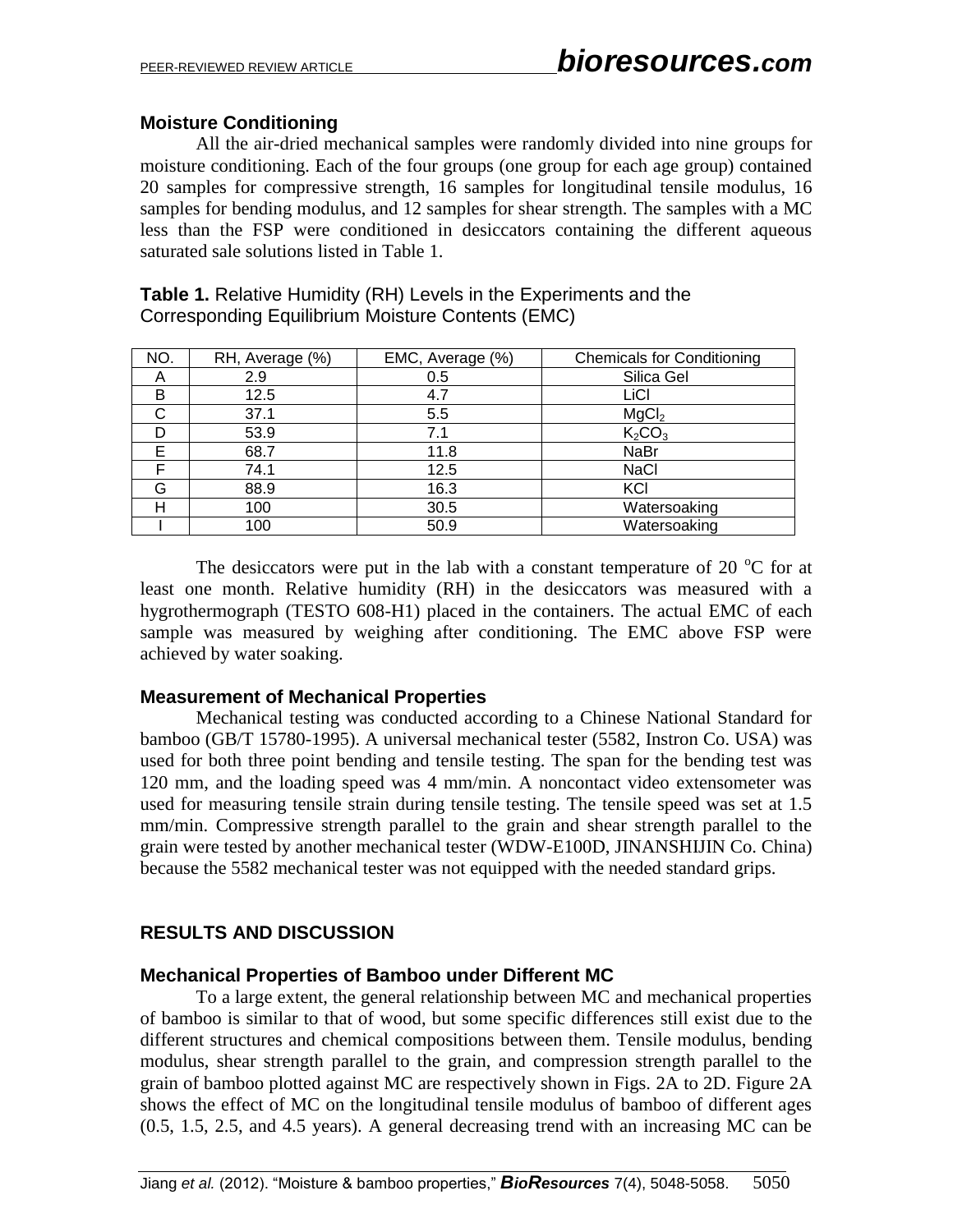easily observed; however, there seems to be a plateau from a MC of 10% to 15%, followed by a continuing decrease with rising MC until the FSP. For the bending modulus, a general decreasing trend with rising MC from nearly zero to the water saturation was also observed (Fig. 2B). The bending modulus of 0.5- and 1.5-year-old bamboos at a MC of 5% and 6%, however, was abnormally higher than the value measured at a nearly zero MC, which might be attributed to the inherent sample variation between groups since the bamboo that was 2.5 and 4.5 years old did not show similar behavior. The relationship between MC and shear strength parallel to the grain of the four ages of bamboo are shown in Fig. 2C. An initial reduction in the early stage of moisture increasing can be observed, followed by a rise to the maximum value at a MC of 8% and 9%. The shear strength then decreased again with increasing MC to FSP. For compressive strength parallel to grain (Fig. 2D), a stable and more linear decreasing trend was obtained with MC increasing to 20% for the 1.5-, 2.5-, and 4.5-year-old bamboos, and 25% for the bamboo of 0.5 years old; however, an unexpected, small but stable increase when MC was about 25% or more was repeatedly observed for the bamboo of all ages, which has not been previously reported and no explanations can be presently proposed.

#### **Sensitivity to MC Change of Different Mechanical Properties of Bamboo**

In order to get a quantitative relationship between the four mechanical properties of bamboo and MC for practical application, a linear fit was performed on the data involving the four ages (Fig. 3). The values of mechanical properties at the FSP are actually the average of the two values measured at water saturation presented in Fig. 2. Here oven-dry has not been selected as the start point of low MC only because such low MC is seldom encountered in practical applications; therefore, the ranges of variation of MC of longitudinal tensile modulus, bending modulus, shear strength parallel to the grain, and compressive strength parallel to the grain were approximately 5.5%, 5.5%, 8%, and 5% at the FSP, respectively. FSP was obtained by extrapolation from the adsorption isotherm (Stamm 1964; Martins 1992; Hamdan *et al*. 2007). A previous study found that the FSP of Moso bamboo is related to its age (Wang *et al.* 2010).

For the 0.5-year-old bamboo, the FSP was about 28%, while the bamboo of ages 1.5, 2.5, and 4.5 years had nearly the same FSP at 23%. From the obtained four linear equations, it can be inferred that a 1% MC change would result in an increase or decrease of 0.17 GPa for tensile modulus, 0.15 GPa for bending modulus, 0.52 MPa for shear strength, and 2.50 MPa for compression strength.

In order to further compare the sensitivities of the four properties to MC change, a reference value must be obtained in advance. Here, the properties at MC 12% were selected as the reference value, which can be calculated according to the above four equations. The moisture sensitivity K, namely the change rate of the properties per 1% MC change, can then be defined by the ratio between the slope of the linear equations and the properties at 12% MC ( $P_{12}$ ) according to Eqn. (1). The calculation result is shown in Fig. 4.

$$
K = 100\% \times \frac{Slope}{P_{12}}\tag{1}
$$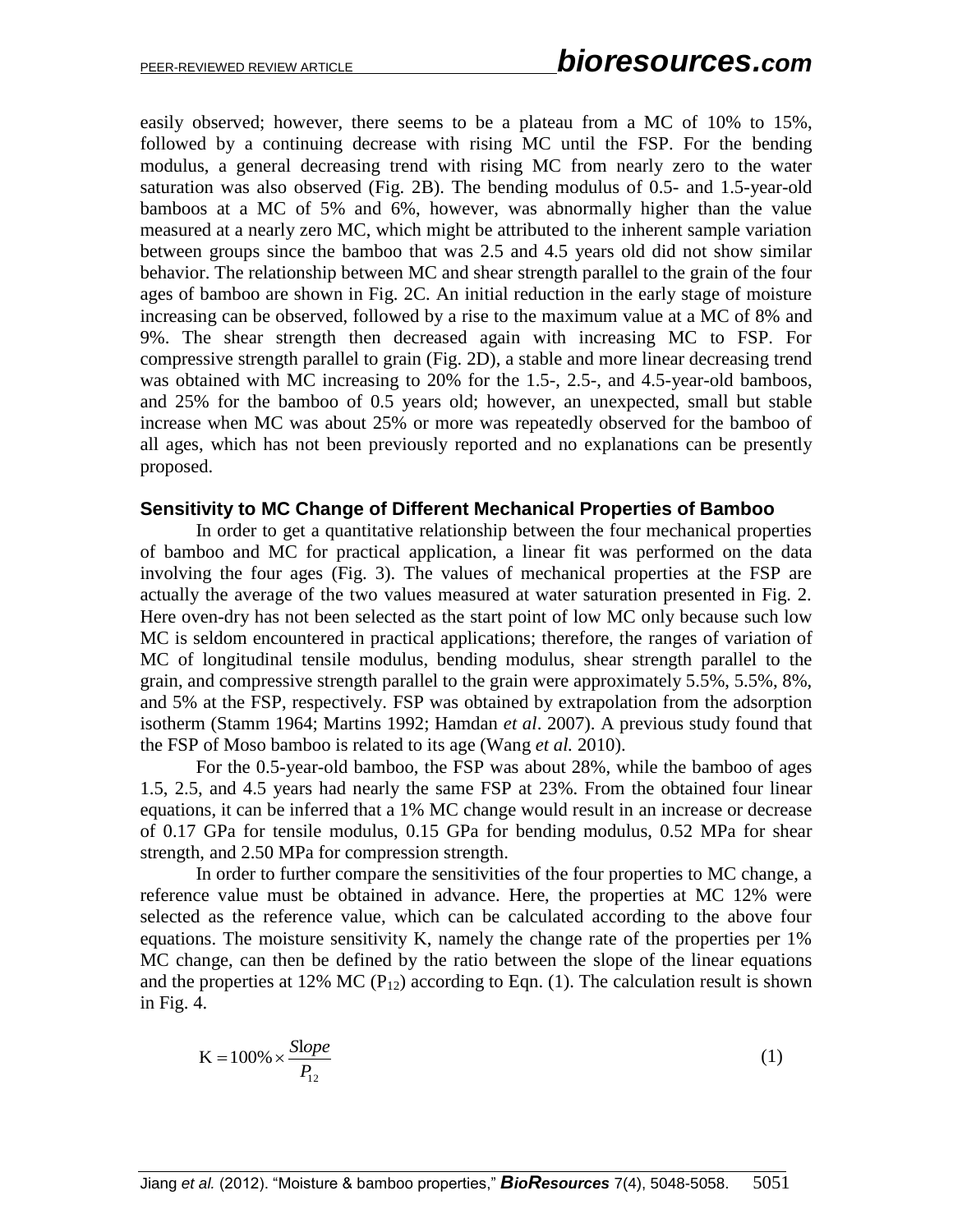

**Figs. 2A - D.** Longitudinal tensile modulus (2A), bending modulus (2B), shear strength parallel to grain (2C), and compressive strength parallel to grain (2D) of four aged bamboos measured under different RH and in water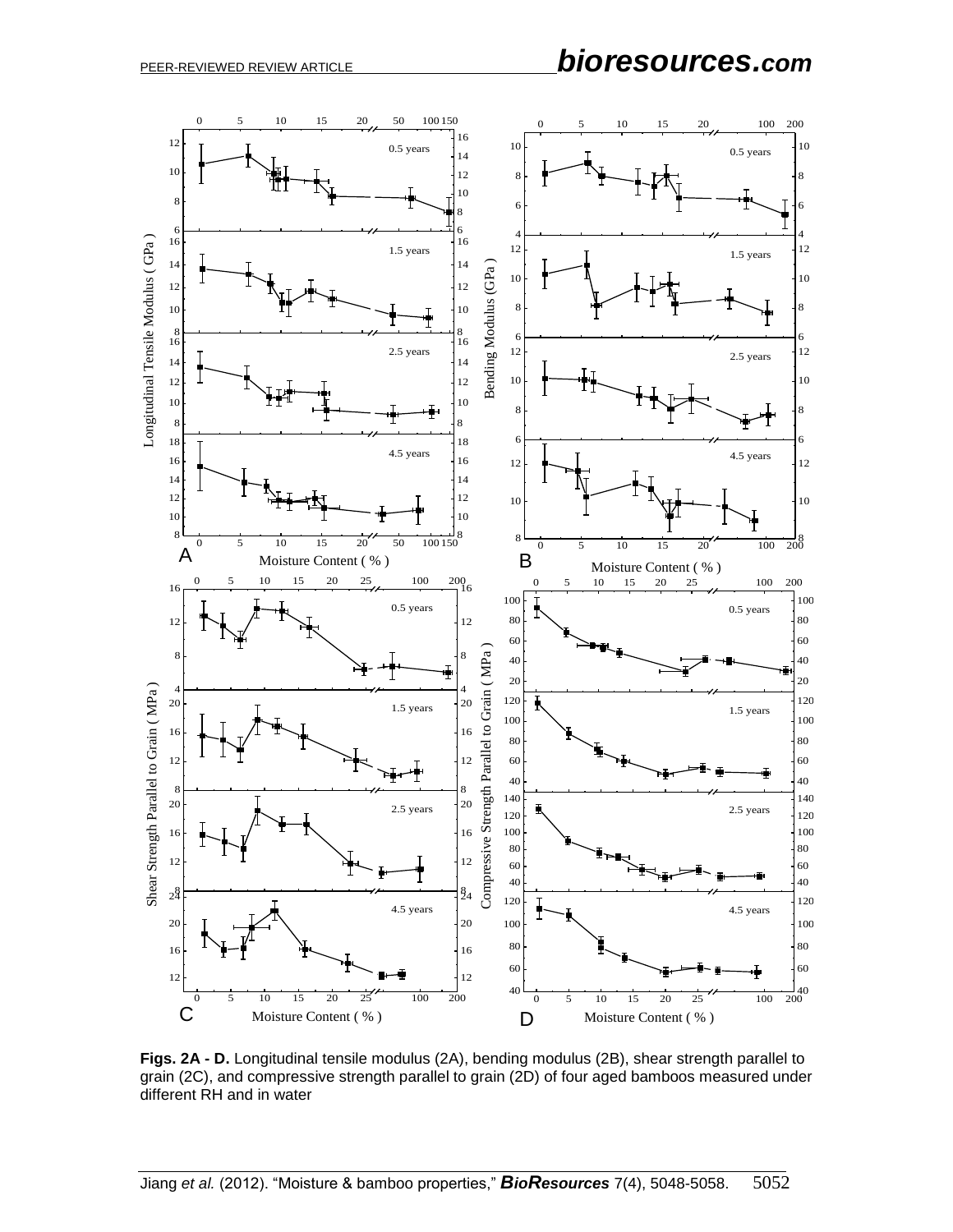

**Fig. 3.** The relation model of moisture content and mechanical properties



**Fig. 4.** The change rate of mechanical properties per 1% MC change; L: Longitudinal tensile modulus; B: Bending modulus; S: Shear strength parallel to the grain; C: Compression strength parallel to the grain

The data of performance index for wood comes from the book "Science and technology of wood" (Tsoumis 1991)

Figure 4 indicates that the bending modulus exhibits the smallest sensitivity to MC change by having a *K* value of 1.49%, followed by longitudinal tensile modulus with 1.56%, shear strength parallel to the grain with 3.08%, and compression strength parallel to the grain with 3.76%. The bending modulus and tensile modulus showed much less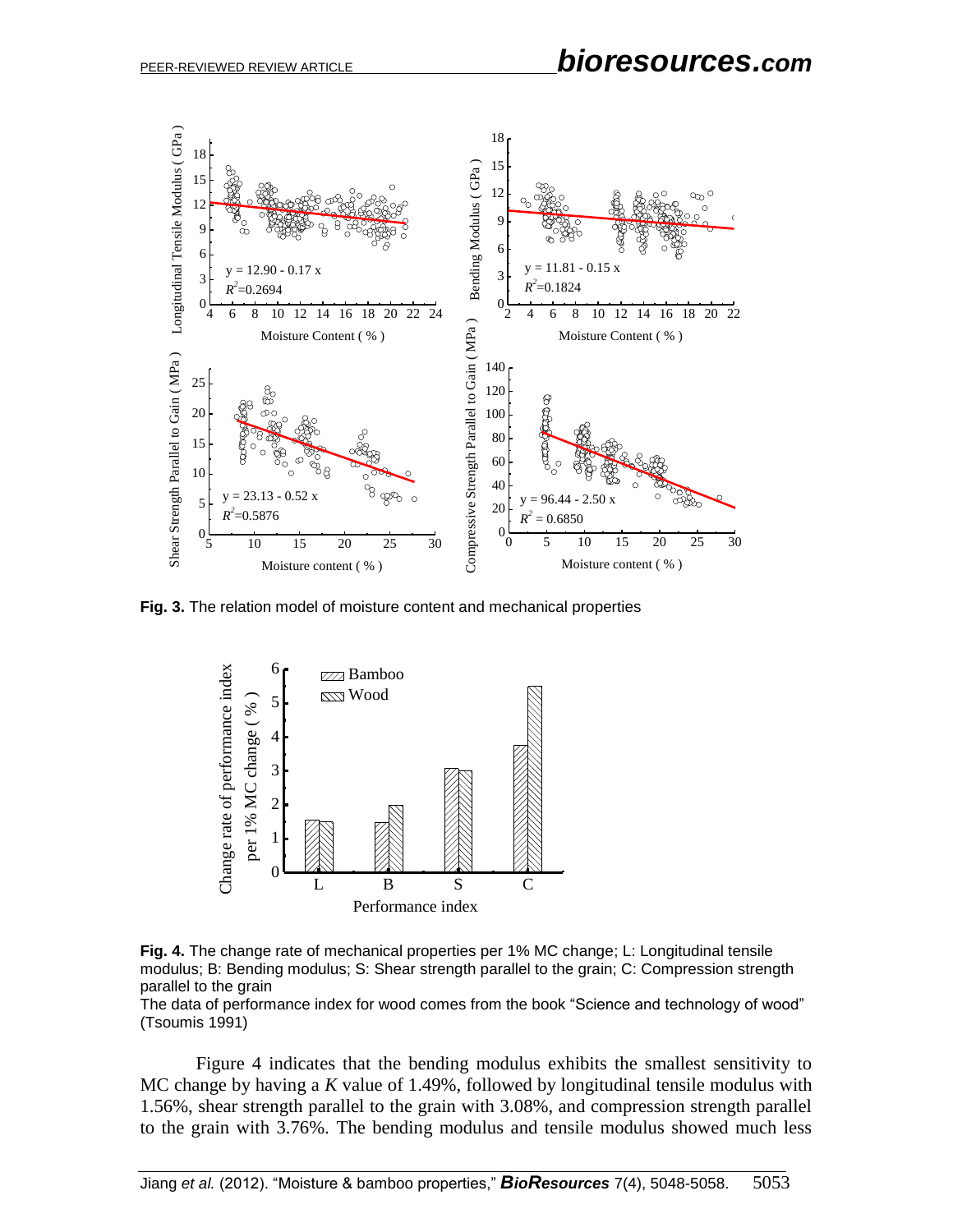sensitivity to MC change than shear strength and compression strength, which can be partially explained by the different responses to MC change of the three main components (cellulose, hemicelluloses, and lignin) in the plant cell wall. The mechanical properties of the lignin/hemicelluloses matrix have been experimentally (Cousins 1976, 1978) and theoretically (Sakurada *et al.* 1962; Koponen *et al.* 1989) proven to be much more sensitive to MC changes than cellulose. In the process of shear and compression testing, the hemicellulose/lignin matrix gives considerable contribution to the final failure, while for the stiffness measurement both in the tensile and bending modes, cellulose undoubtedly dominates the whole process.

Although bamboo belongs to the class of lignocellulosic materials, its mechanical responses to MC change show some differences from wood. The sensitivity of bending modulus to MC change in bamboo is slightly less than that of tensile modulus, while the former is higher than the latter for wood; meanwhile the sensitivity of shear strength to MC change in bamboo is nearly wood; however compression strength is significantly less than that of wood. Such differences seem to be incapable of being explained by the chemical differences between the two types of material, and is more likely attributable to the two-phase composite structure of bamboo with much softer parenchymal cells embedded in much stiffer fiber bundles.

It is assumed that the increase of MC tended to weaken the interfacial bonding between parenchymal cells and fibers, resulting in extra internal slipping and reduced stiffness. Compared with wood, bamboo was less sensitive to MC changes when considering bending modulus and compression strength. However it was comparable or slightly more sensitive when considering tensile modulus and shear strength. This suggests that some mechanical properties of bamboo are better than wood in resisting a change in environmental humidity.

## **The Effect of Age on the Sensitivity to MC Change of Different Mechanical Properties of Bamboo**

In order to further investigate the effect of age on the moisture dependence of different mechanical properties of bamboo, a linear fitting was performed for the MC range of 5.5% (or 8% for shear strength) to the FSP (Fig. 5). From the obtained linear equations, it could be inferred that the mechanical properties of 0.5-year-old bamboo normally had smaller changes in absolute value than older bamboo per 1% MC change. No significant difference was found, however, among bamboo of ages 1.5, 2.5, and 4.5 years in general. Similarly, for further comparison of the different sensitivities that various aged bamboo has to MC change, the K values of bamboos were calculated according to the approach adopted in the previous section. The results were plotted in Fig. 6.

It seemed that the age of the bamboo had little effect on the K value of the tensile modulus and the bending modulus. The K value of the shear strength of 0.5 year-old bamboo, however, was a little higher than that of mature bamboo of 1.5 to 4.5 years old, which means young bamboo may be more sensitive to MC change in shear strength. For compression strength, the K value of bamboo of 0.5 years old was significantly lower than that of bamboo 1.5 to 4.5 years old, which indicates young bamboo may be less sensitive to MC change in compression strength. The reason as to why different mechanical properties of bamboo of different ages respond differently to MC change needs to be further explored from the standpoint of both its microstructure and chemical composition.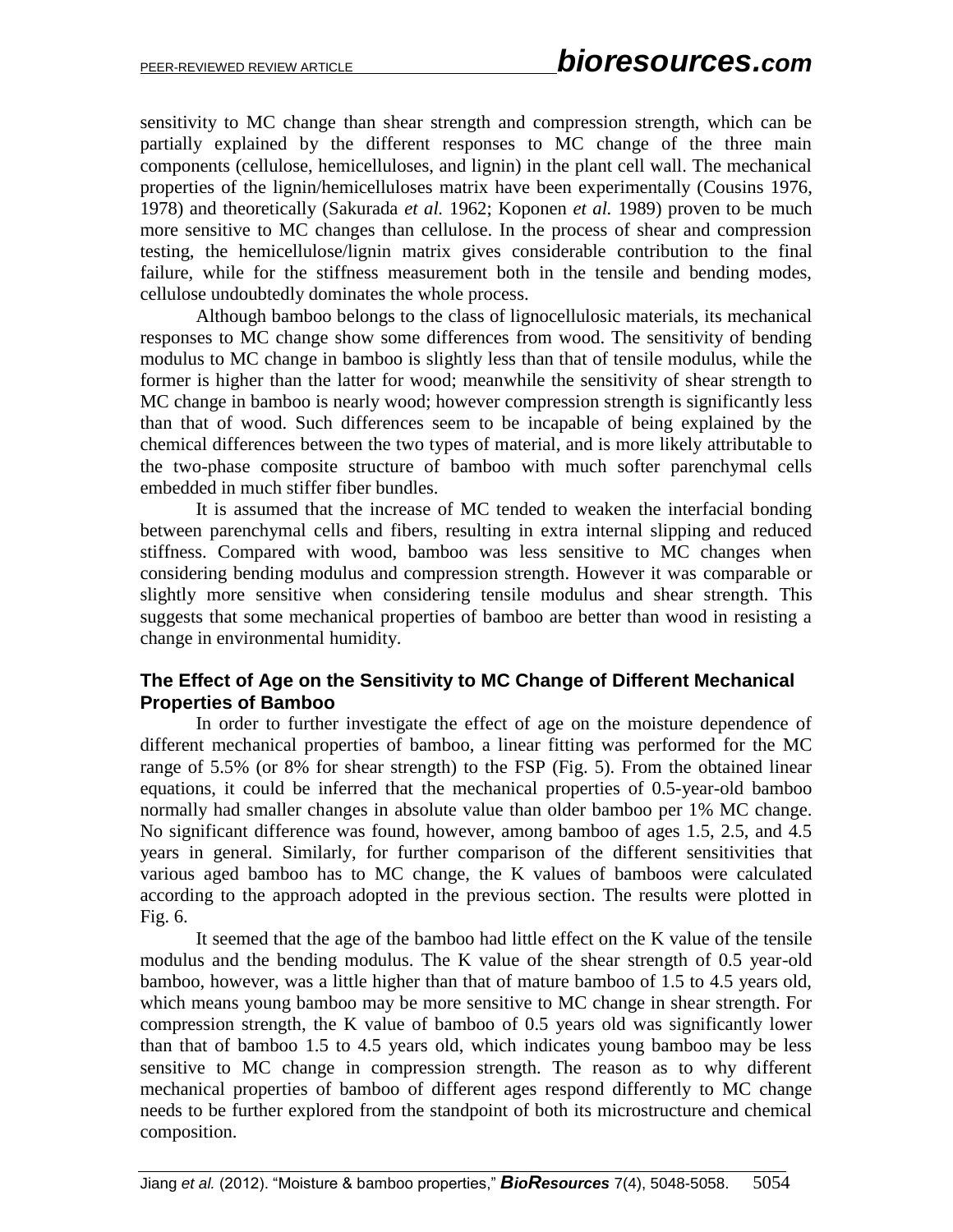# PEER-REVIEWED REVIEW ARTICLE *bioresources.com*



**Fig. 5.** Correlation between the four mechanical properties and moisture content. A: longitudinal tensile modulus; B: bending modulus; C:shear strength; D:compressive strength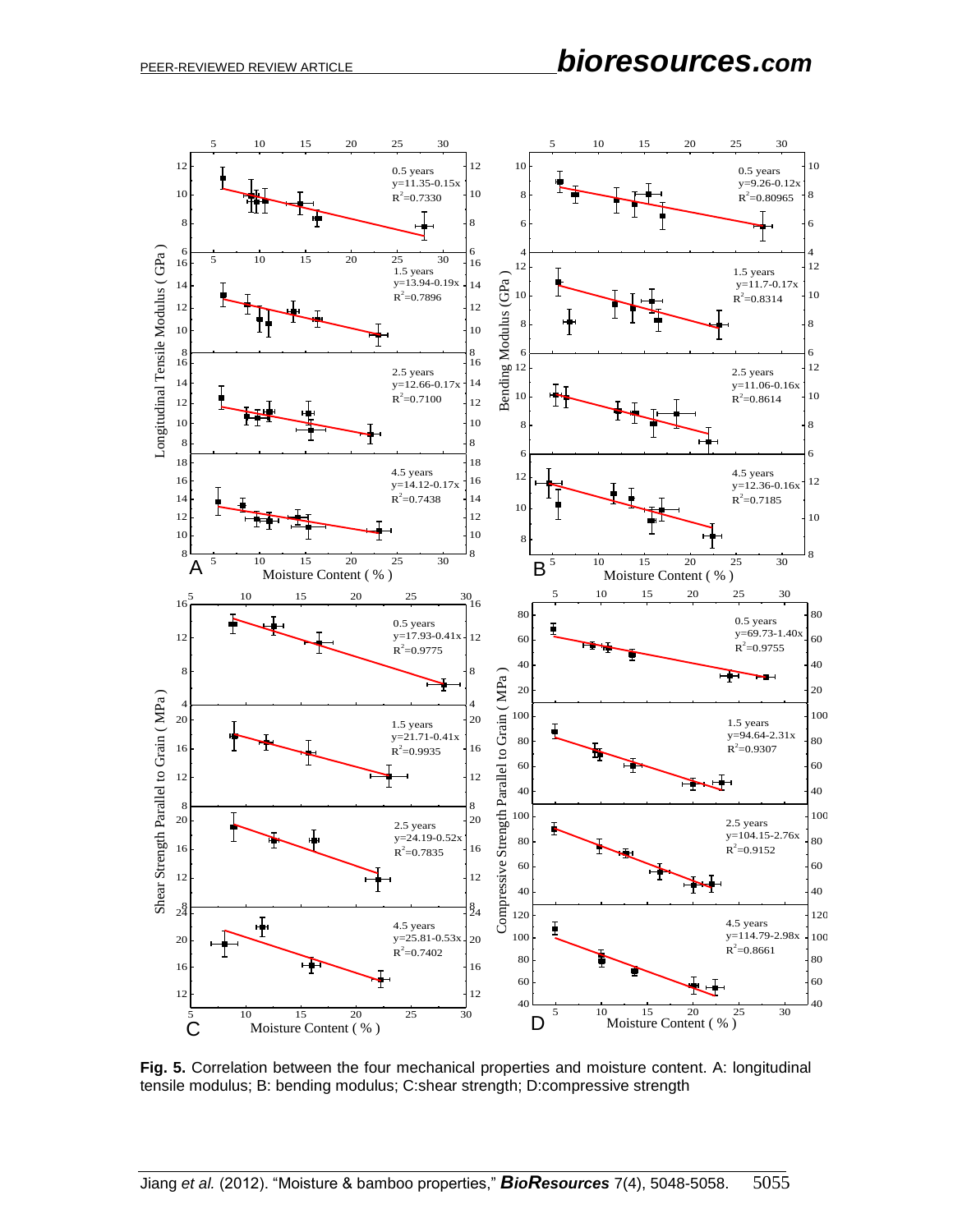

**Fig. 6.** The change rate of different mechanical properties per 1% MC change under different ages of bamboo; L: Longitudinal tensile modulus; B: Bending modulus; S: Shear strength parallel to the grain; C: Compression strength parallel to the grain

## **CONCLUSIONS**

The results of combined investigation of four mechanical properties of bamboo under different moisture content (MC) permit the following conclusions:

Four mechanical properties of bamboo exhibited different sensitivities to MC change. Compressive and shearing strength parallel to the grain were most significantly affected by MC, followed by longitudinal tensile modulus and then bending modulus. Age has little effect on the sensitivity of the tensile modulus and bending modulus to MC change, while young bamboo was more sensitive to MC change for shear strength and less sensitive for compression strength.

#### **ACKNOWLEDGEMENTS**

The authors are grateful to the National Natural and Science Foundation of China (31070491) and the National Natural and Science Foundation of China (30730076) for financial support.

#### **REFERECES CITED**

- Anwar, U. M. K., Zaidon, A., Hamdan, H., and Mohd Tamizi, M. (2005). "Physical and mechanical properties of *Gigantochloa scortechinii* bamboo splits and strips," *Journal of Tropical Forest Science* 17(1), 413-418.
- Cousins, W. J. (1976). "Elastic modulus of lignin as related to moisture content," *Wood Sci. Technol*. 10, 9-17.
- Cousins, W. J. (1978). "Young's modulus of hemicelluloses as related to moisture content," *Wood Sci*. *Technol*. 12, 161-167.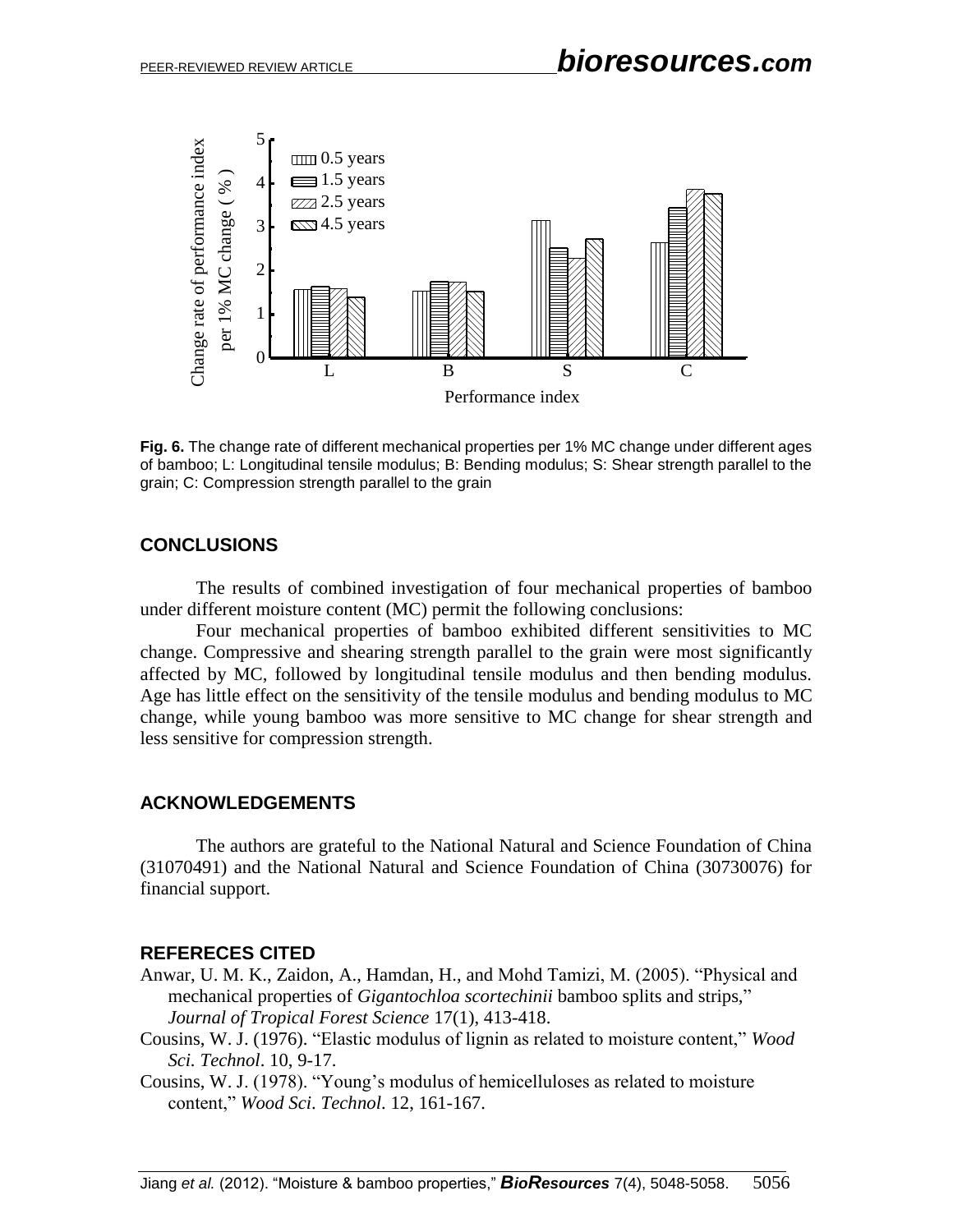- Esteban, L. G., Gril, J., Paloma, D. P., and Casasus, A. G. (2005). "Reduction of wood hygroscopi city and associated dimensional response by repeated humidity cycles," *Annal Forest Science* 62, 275-284.
- Green, D. W., Link, C. L., DeBonis, A. L., and McLain, T. E. (1986). "Predicting the effect of moisture content on the flexural properties of southern pine dimension lumber," *Wood Fiber Sci*. 18(1), 134-156.
- Green, D. W., Winandy, J. E., and Kretschmann, D. E. (1999). "Mechanical properties of wood," In: *Wood Handbook*, Forest Products Laboratory, Forest Service, USDA.
- Green, D. W., Evans, J. W., Barrett, J. D., and Aplin, E. N. (2007). "Predicting the effect of moisture content on the flexural properties of Douglas-fir dimension lumber," *Wood Fiber Sci*. 20(1), 107-131.
- Hallwood, A. J., and Horrobin, S. (1946). "Absorption of water by polymers: Analysis in terms of a simple model," *Transactions of the Faraday Society* 42B, 84-102.
- Hamdan, H., Hill, C. A. S., Zaidon, A., Anwar, U. M. K., and Abd. Latif, M. (2007). "Equilibrium moisture content and volumetric changes of *Gigantochloa scortechinii*," *Journal of Tropical Forest Science* 19(1), 18-24.
- Hernandez, R. E. (1993). "Influence of moisture sorption history on the swelling of sugar maple wood and some tropical hardwoods," *Wood Science Technology* 27, 337-345.
- Hui, C. M., and Yang, Y. M. (1998). *Bamboo Timber Resources*, Yunnan Science and Technology Publishing House, Kunming.
- Ishimaru, Y., Arai, K., Mizutani, M., Oshima, K., and Iida, I. (2001). "Physical and mechanical properties of wood after moisture conditioning," *J. Wood Sci*. 47, 185-191.
- Janssen, J. J. A. (1981). "The relationship between mechanical properties and the biological and chemical composition of bamboo," In: Higuchi, T. (ed.), *Bamboo Production and Utilization*, Proceedings of the XVII IUFRO World Congress, Kyoto, 6-17.
- Kojima, Y., and Yamamoto, H. (2004). "Properties of the cell wall constituents in relation to the longitudinal elasticity of wood," *Wood Sci. Technol*. 37, 427-434.
- Koponen, S., Toratti, T., Kanerva, P., Koponen, S., Toratti, T., and Kanerva, P. (1989). "Modeling longitudinal elasticity and shrinkage properties of wood," *Wood Sci*. *Technol*. 23, 55-63.
- Kretschmann, D. E., and Green, D. W. (1996). "Modeling moisture content-mechanical property relationships for clear southern pine," *Wood and Fiber Science* 28(3), 320-337.
- Liu, Y. X., and Zhao, G. J. (2004). *Wood Resource Materials*, China Forestry Publishing House, Beijing.
- Martins, V. A. 1992. "Dimensional stabilisation by chemical modification of wood," PhD thesis, University of Wales, Bangor.
- Sakurada, I., Nukushima, Y., and Ito, T. (1962). "Experimental determination of the elastic modulus of crystalline regions in oriented polymers," *J*. *Polym*. *Sc*i. 57, 651-660.
- Stamm, A. J. (1964). *Wood and Cellulose Science*, Ronald Press, New York.
- Sudijono, D. W., Yusuf, S., Iida, I., Furuto, Y., and Minato, K. (2004). "Characterization of major, unused, and unvalued Indonesian wood species. I. Dependencies of mechanical properties in transverse direction on the changes of moisture content and/or temperature," *J. Wood Sci*. 50, 371-374.